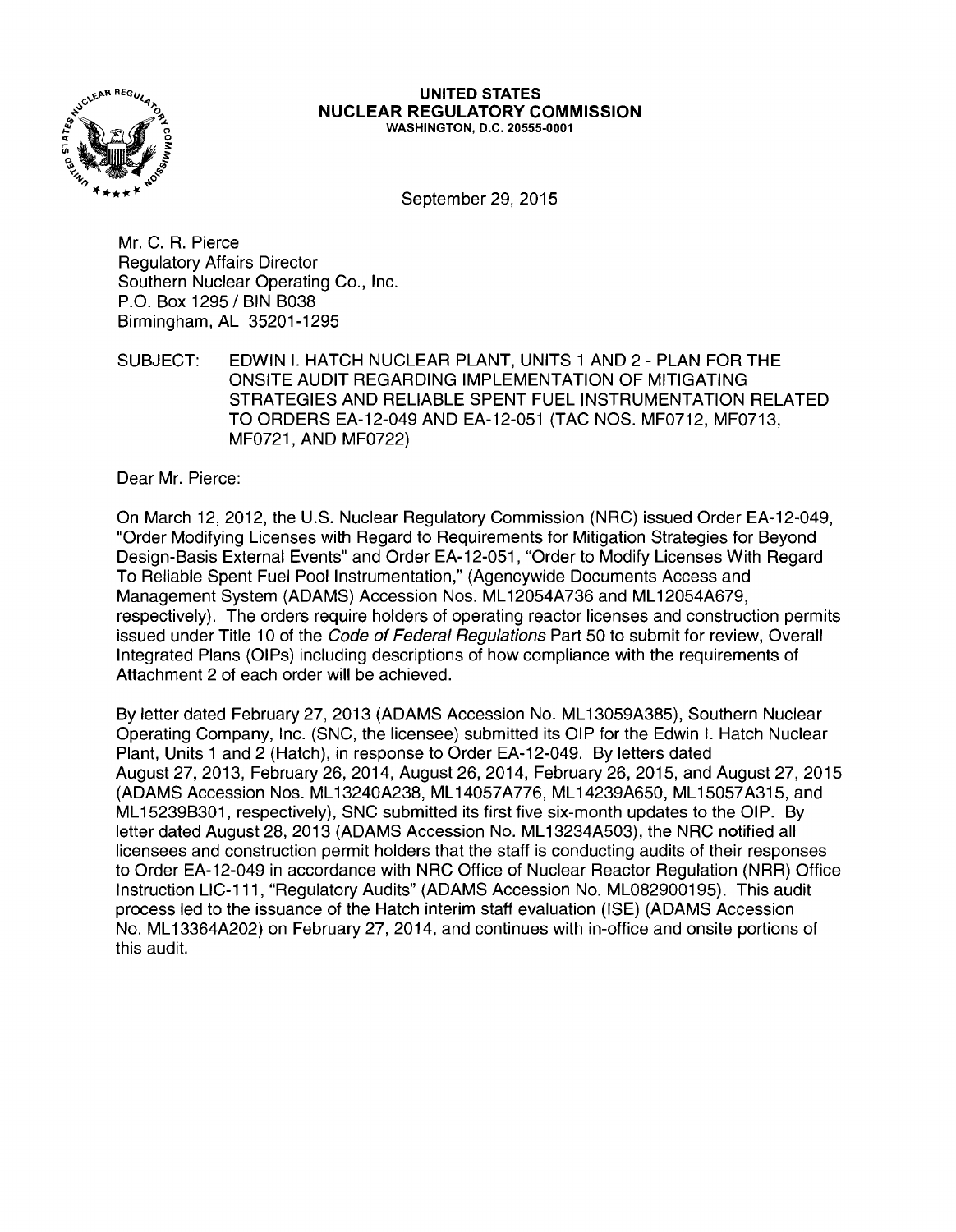#### C. Pierce - 2 -

By letter dated February 27, 2013 (ADAMS Accession No. ML 13059A389), the licensee submitted its OIP for Hatch in response to Order EA-12-051. By letter dated August 1, 2013 (ADAMS Accession No. ML 13203A 118), the NRC staff sent a request for additional information (RAI) to the licensee. By letters dated August 27, 2013, August 29, 2013, February 26, 2014, August 26, 2014, February 26, 2015, and August 27, 2015 (ADAMS Accession No.ML13240A236,ML13242A293, ML14057A778,ML14239A298, ML15057A273,and ML 15239B262, respectively), the licensee submitted its RAI responses and six-month updates to the OIP. The NRC staff's review of these submittals led to the issuance of the Hatch ISE and RAI dated October 28, 2013 (ADAMS Accession No. ML 13294A529). By letter dated March 26, 2014 (ADAMS Accession No. ML 14083A620), the NRC notified all licensees and construction permit holders that the staff is conducting in-office and onsite audits of their responses to Order EA-12-051 in accordance with NRC NRR Office Instruction LIC-111, as discussed above.

The ongoing audit process, to include the in-office and onsite portions, allows the staff to assess whether it has enough information to make a safety evaluation of the integrated plans. The audit allows the staff to review open and confirmatory items from the mitigation strategies ISE, RAI responses from the spent fuel pool instrumentation ISE, the licensee's integrated plans, and other audit questions. Additionally, the staff gains a better understanding of submitted information, identifies additional information necessary for the licensee to supplement its plan, and identifies any staff potential concerns. The audit's onsite portion will occur prior to declaration of compliance at a single unit site.

This document outlines the onsite audit process that occurs after ISE issuance as licensees provide new or updated information via periodic updates, update audit information on e-portals, provide preliminary Overall Program Documents/Final Integrated Plans, and continue in-office audit communications with staff while proceeding towards compliance with the orders.

The staff plans to conduct an onsite audit at Hatch in accordance with the enclosed audit plan from October 26 - 30, 2015.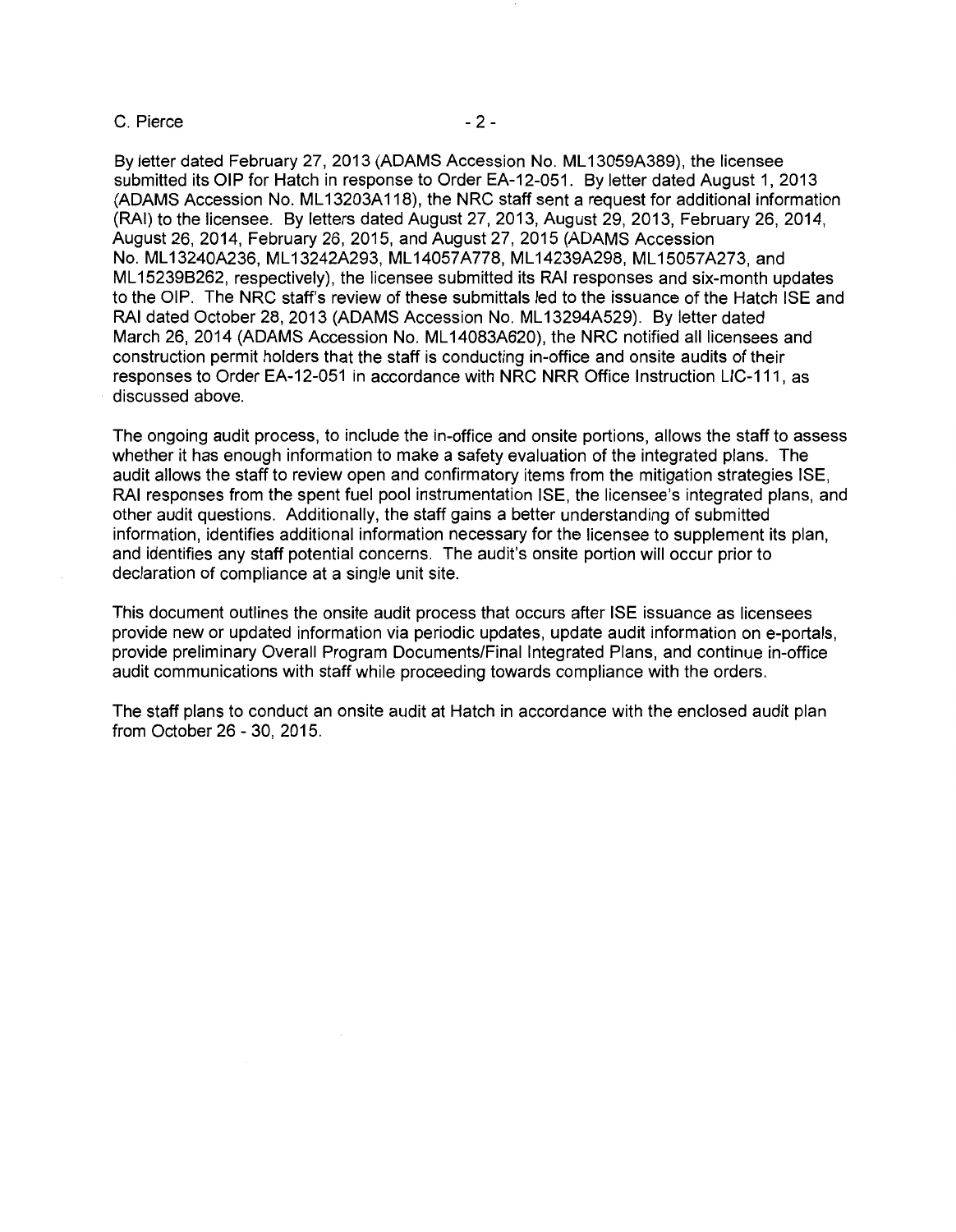C. Pierce - 3 -

If you have any questions, please contact me at 301-415-5888 or by e-mail at Jason.Paige@nrc.gov.

Sincerely  $\bigcup$ 

Jason C. Paige, Project Manager Orders Management Branch Japan Lessons-Learned Division Office of Nuclear Reactor Regulation

Docket Nos. 50-321 and 50-366

Enclosure: Audit plan

cc w/encl: Distribution via Listserv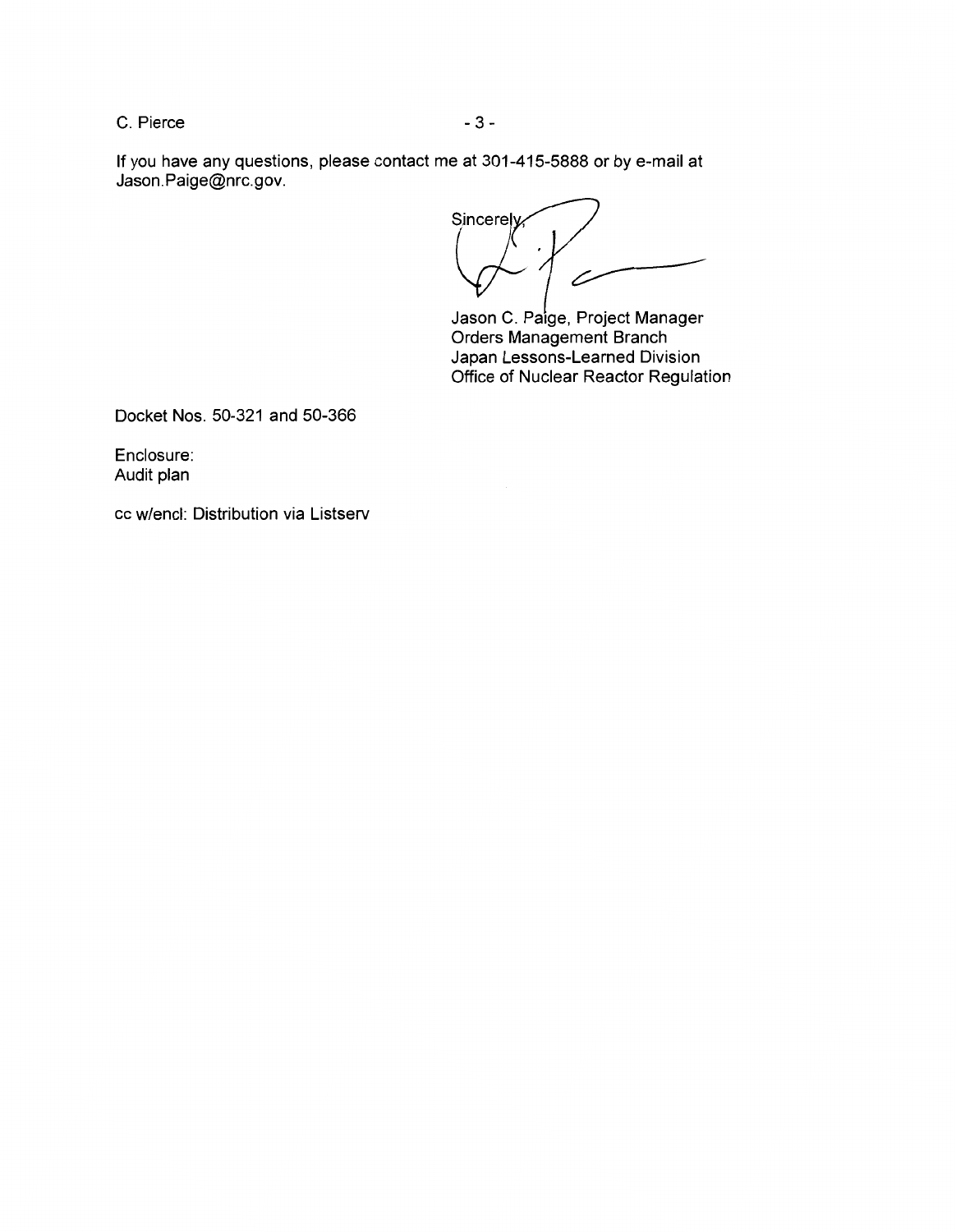### **Audit Plan Edwin I. Hatch Nuclear Plant, Units 1 and 2**

# BACKGROUND AND AUDIT BASIS

On March 12, 2012, the U.S. Nuclear Regulatory Commission (NRC) issued Order EA-12-049, "Order Modifying Licenses with Regard to Requirements for Mitigation Strategies for Beyond Design-Basis External Events" and Order EA-12-051, "Order to Modify Licenses With Regard To Reliable Spent Fuel Pool Instrumentation," (Agencywide Documents Access and Management System (ADAMS) Accession Nos. ML 12054A736 and ML 12054A679, respectively). Order EA-12-049 directs licensees to develop, implement, and maintain guidance and strategies to maintain or restore core cooling, containment, and spent fuel pool (SFP) cooling capabilities in the event of a beyond-design-basis external event (BDBEE). Order EA-12-051 requires, in part, that all operating reactor sites have a reliable means of remotely monitoring wide-range SFP levels to support effective prioritization of event mitigation and recovery actions in the event of a BDBEE. The orders require holders of operating reactor licenses and construction permits issued under Title 10 of the Code of Federal Regulations Part 50 to submit for review, Overall Integrated Plans (OIPs) including descriptions of how compliance with the requirements of Attachment 2 of each order will be achieved.

By letter dated February 27, 2013 (ADAMS Accession No. ML 13059A385), Southern Nuclear Operating Company, Inc. (SNC, the licensee) submitted its OIP for the Edwin I. Hatch Nuclear Plant, Units 1 and 2 (Hatch), in response to Order EA-12-049. By letters dated August 27, 2013, February 26, 2014, August 26, 2014, February 26, 2015, and August 27, 2015 (ADAMS Accession Nos. ML 13240A238, ML 14057A776, ML 14239A650, ML 15057A315, and ML 15239B301, respectively), SNC submitted its first five six-month updates to the OIP. By letter dated August 28, 2013 (ADAMS Accession No. ML13234A503), the NRC notified all licensees and construction permit holders that the staff is conducting audits of their responses to Order EA-12-049 in accordance with NRC Office of Nuclear Reactor Regulation (NRR) Office Instruction LIC-111, "Regulatory Audits" (ADAMS Accession No. ML082900195). This audit process led to the issuance of the Hatch interim staff evaluation (ISE) (ADAMS Accession No. ML 13364A202) on February 27, 2014, and continues with in-office and onsite portions of this audit.

By letter dated February 27, 2013 (ADAMS Accession No. ML 13059A389), the licensee submitted its OIP for Hatch in response to Order EA-12-051. By letter dated August 1, 2013 (ADAMS Accession No. ML 13203A 118), the NRC staff sent a request for additional information (RAI) to the licensee. By letters dated August 27, 2013, August 29, 2013, February 26, 2014, August 26, 2014, February 26, 2015, and August 27, 2015 (ADAMS Accession No.ML13240A236, ML13242A293, ML14057A778,ML14239A298,ML15057A273,and ML 15239B262, respectively), the licensee submitted its RAI responses and six-month updates to the OIP. The NRC staff's review of these submittals led to the issuance of the Hatch ISE and RAI dated October 28, 2013 (ADAMS Accession No. ML 13294A529). By letter dated March 26, 2014 (ADAMS Accession No. ML 14083A620), the NRC notified all licensees and construction permit holders that the staff is conducting in-office and onsite audits of their responses to Order EA-12-051 in accordance with NRC NRR Office Instruction LIC-111, as discussed above.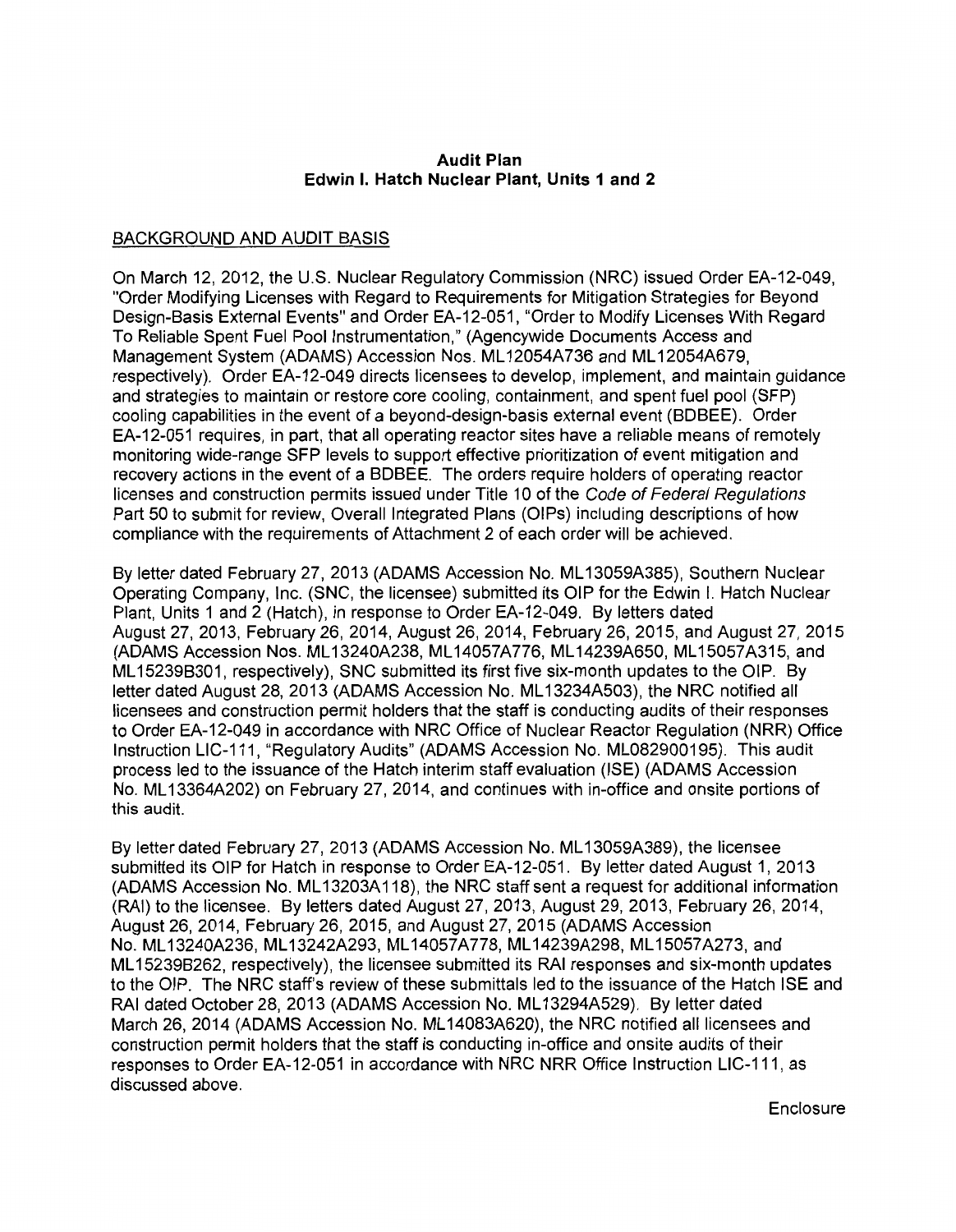The ongoing audit process, to include the in-office and onsite portions, allows the staff to assess whether it has enough information to make a safety evaluation of the integrated plans. The audit allows the staff to review open and confirmatory items from the mitigation strategies ISE, RAI responses from the spent fuel pool instrumentation (SFPI) ISE, the licensee's integrated plans, and other audit questions. Additionally, the staff gains a better understanding of submitted information, identifies additional information necessary for the licensee to supplement its plan, and identifies any staff potential concerns. The audit's onsite portion will occur prior to declarations of compliance for the first unit at each site.

This document outlines the onsite audit process that occurs after ISE issuance as licensees provide new or updated information via periodic updates, update audit information on e-portals, provide preliminary Overall Program Documents (OPDs)/Final Integrated Plans (FIPs), and continue in-office audit communications with staff while proceeding towards compliance with the orders.

Following the licensee's declarations of order compliance, the NRC staff will evaluate the OIPs, as supplemented, the resulting site-specific OPDs/FIPs, and, as appropriate, other licensee submittals based on the requirements in the orders. For Order EA-12-049, the staff will make a safety determination regarding order compliance using the Nuclear Energy Institute (NEI) guidance document NEI 12-06, "Diverse and Flexible Coping Strategies (FLEX) Implementation Guide" issued in August 2012 (ADAMS Accession No. ML 12242A378), as endorsed, by NRC Japan Lessons-Learned Directorate (JLD) interim staff guidance (ISG) JLD-ISG-2012-01 "Compliance with Order EA-12-049, 'Order Modifying Licenses with Regard to Requirements for Mitigation Strategies for Beyond-Design-Basis External Events"' (ADAMS Accession No. ML 12229A174) as providing one acceptable means of meeting the order requirements. For Order EA-12-051, the staff will make a safety determination regarding order compliance using the NEI guidance document NEI 12-02, "Industry Guidance for Compliance with NRC Order EA-12-051, 'To Modify Licenses with Regard to Reliable Spent Fuel Pool Instrumentation"' (ADAMS Accession No. ML 12240A307), as endorsed, with exceptions and clarifications, by NRC ISG JLD-ISG-2012-03 "Compliance with Order EA-12-051, 'Reliable Spent Fuel Pool Instrumentation"' (ADAMS Accession No. ML 12221A339) as providing one acceptable means of meeting the order requirements. Should the licensee propose an alternative strategy or other method deviating from the guidance, additional staff review will be required to evaluate if the alternative strategy complies with the applicable order.

#### AUDIT SCOPE

As discussed, onsite audits will be performed per NRR Office Instruction LIC-111, "Regulatory Audits," to support the development of safety evaluations. Site-specific OIPs and OPDs/FIPs rely on equipment and procedures that apply to all units at a site, therefore, audits will be planned to support the "first unit at each site." Onsite audits for subsequent units at a site will be on an as-needed basis.

The purpose of the audits is to obtain and review information responsive to the Hatch OIPs, as supplemented, open and confirmatory items from the mitigation strategies ISE, RAI responses from the SFPI ISE, and to observe and gain a better understanding of the basis for the site's overall programs to ensure the licensee is on the correct path for compliance with the Mitigation Strategies and SFPI orders. These may include, but are not limited to: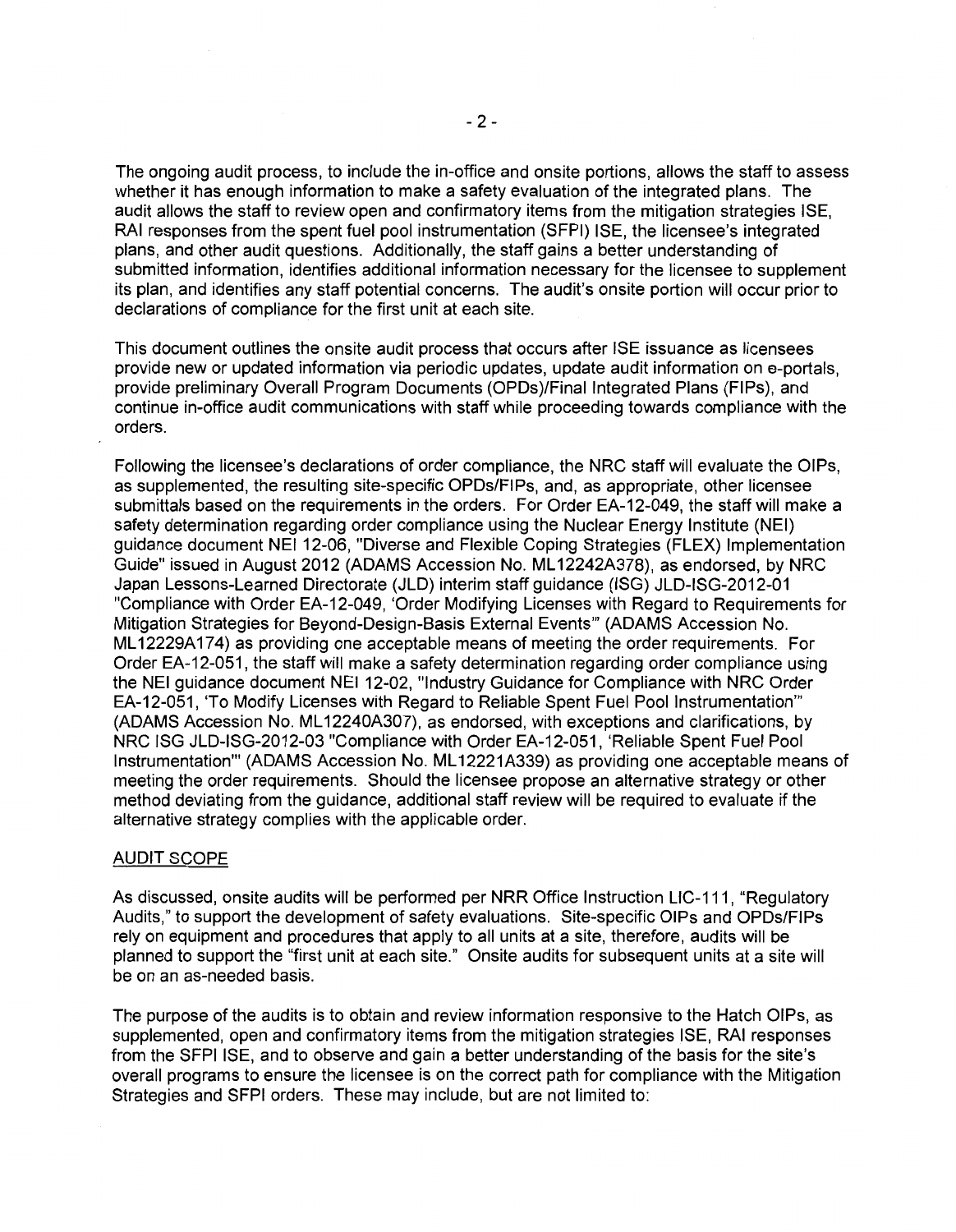- Onsite review and discussion for the basis and approach for detailed analysis and calculations (Orders EA-12-049, EA-12-051);
- Walk-throughs of strategies and laydown of equipment to assess feasibility, timing, and effectiveness of a given mitigating strategy or integration of several strategies (Order EA-12-049);
- Storage, protection, access, and deployment feasibility and practicality for onsite portable equipment (Order EA-12-049);
- Evaluation of staging, access, and deployment of offsite resources to include equipment provided by the Strategic Alliance for FLEX Emergency Response from the National SAFER Response Centers (NSRCs) (Order EA-12-049); and
- Review dimensions and sizing of the SFP area, placement of the SFP level instrumentation, and applicable mounting methods and design criteria (Order EA-12- 051).

# NRC AUDIT TEAM

| Title                       | <b>Team Member</b>       |  |
|-----------------------------|--------------------------|--|
| Team Lead / Project Manager | Jason Paige              |  |
| <b>Technical Support</b>    | <b>Garry Armstrong</b>   |  |
| <b>Technical Support</b>    | <b>Matthew McConnell</b> |  |
| <b>Technical Support</b>    | Joshua Miller            |  |
| <b>Technical Support</b>    | <b>Bruce Heida</b>       |  |
| <b>Technical Support</b>    | Duc Nguyen               |  |

## LOGISTICS

The audit will be conducted onsite at Hatch on October 26 - 30, 2015. Entrance and exit briefings will be held with the licensee at the beginning and end of the audit, respectively, as well as daily briefings of team activities. Additional details will be addressed over the phone. A more detailed schedule is provided below.

A private conference room is requested for NRC audit team use with access to audit documentation upon arrival and as needed.

#### DELIVERABLES

An audit report/summary will be issued to the licensee within 90 days from the end of the audit.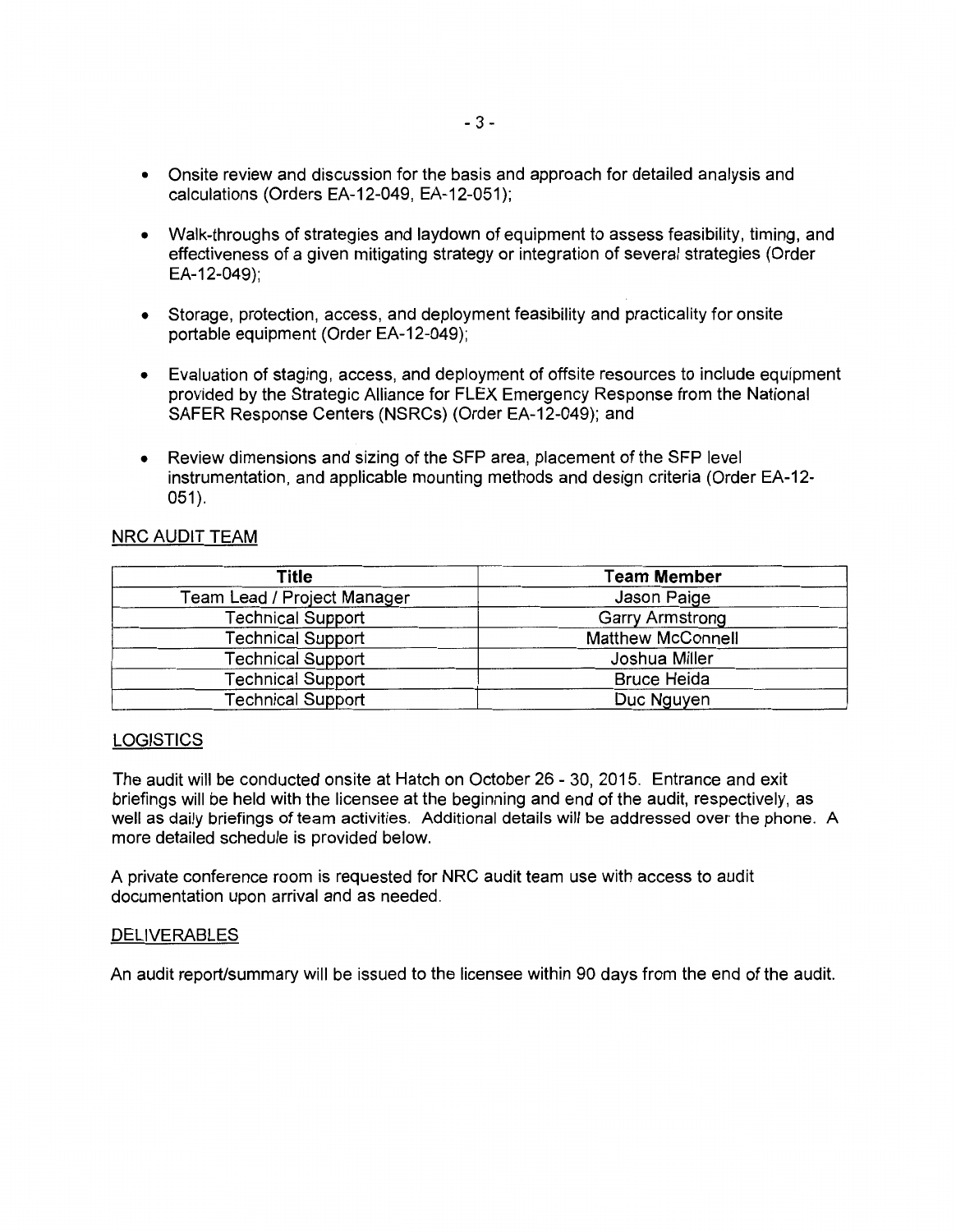### INFORMATION NEEDS

- Materials/documentation provided in responses to open or confirmatory items and RAls in the ISEs;
- OPD/FIP (current version), operator procedures, FLEX Support Guidelines (FSGs), operator training plans, Strategic Alliance for FLEX Emergency Response (SAFER) Response Plan for Robinson; and
- Materials/documentation for staff audit questions and/or licensee OIP identified open items as stated in Part 2 below

To provide supplemental input to the ongoing audit of documents submitted to the NRC and made available via e-portal, the onsite audit will have three components: 1) a review of the overall mitigating strategies for the site, including, if needed, walk-throughs of strategies and equipment laydown of select portions; 2) a review of material relating to open or confirmatory items and RAls from the ISEs, staff audit questions, and licensee open items; and 3) additional specific issues requested by NRC technical reviewers related to preparation of a safety evaluation. Each part is described in more detail below:

## Part 1 - Overall Mitigating Strategies and Program Review:

During the onsite audit, please be prepared to conduct a tabletop discussion of the site's integrated mitigating strategies and SFPI compliance program. This discussion should address the individual components of the plans, as well as the integrated implementation of the strategies including a timeline. The licensee team presenting this should include necessary representatives from site management, engineering, training, and operations that were responsible for program development, and will be responsible for training and execution.

Following the tabletop discussion please be prepared to conduct walk-throughs of procedures and demonstrations of equipment as deemed necessary by NRC audit team members. Include representatives from engineering and operations that will be responsible for training and execution. At this time we expect, at a minimum, to walk-through the items below. Based on the tabletop presentations and audit activities, this list may change.

#### WALK-THROUGH LIST:

- 1. Walk-through a sample of strategies that will be delineated by specific NRC technical staff audit team members
- 2. Walk-through of portable (FLEX) diesel generator (DG) procedures, to include power supply pathways, areas where manual actions are required, and electrical isolation
- 3. Walk-through of building access procedures, to include any unique access control devices
- 4. Strategy walk-through of transfer routes from staging and storage areas to deployment locations for both onsite and offsite equipment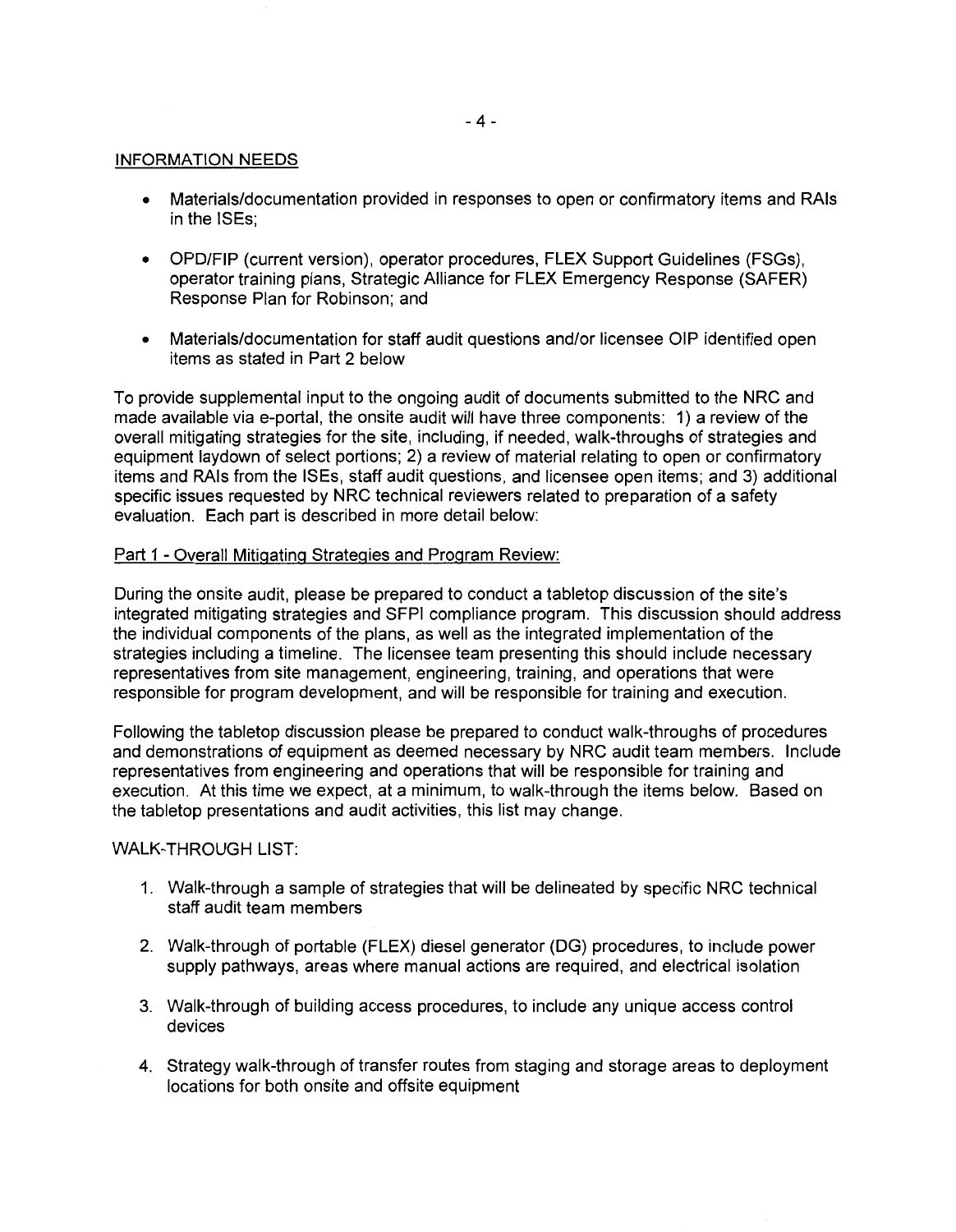- 5. Strategy walk-through for core cooling and reactor coolant system (RCS) inventory, to include portable pumping equipment, flow paths, and water storage locations and the related reactor systems analysis and calculations
- 6. Walk-through of communications enhancements
- 7. Walk-through of SFP area, SFPI locations, and related equipment mounting areas

## Part 2 - Specific Technical Review Items:

During the visit, audit items will be addressed from the licensee's ISEs open items, confirmatory items, and SFPI RAls; audit question list; licensee OIP, as supplemented, open items; and draft safety evaluation additional questions. Please provide documents or demonstrations as needed to respond to each item.

## Part 3 - Specific Topics for Discussion:

- 1. Draft of Hatch OPD/FIP
- 2. Training
- 3. Portable (FLEX) equipment maintenance and testing
- 4. NSRC Response Plan for Hatch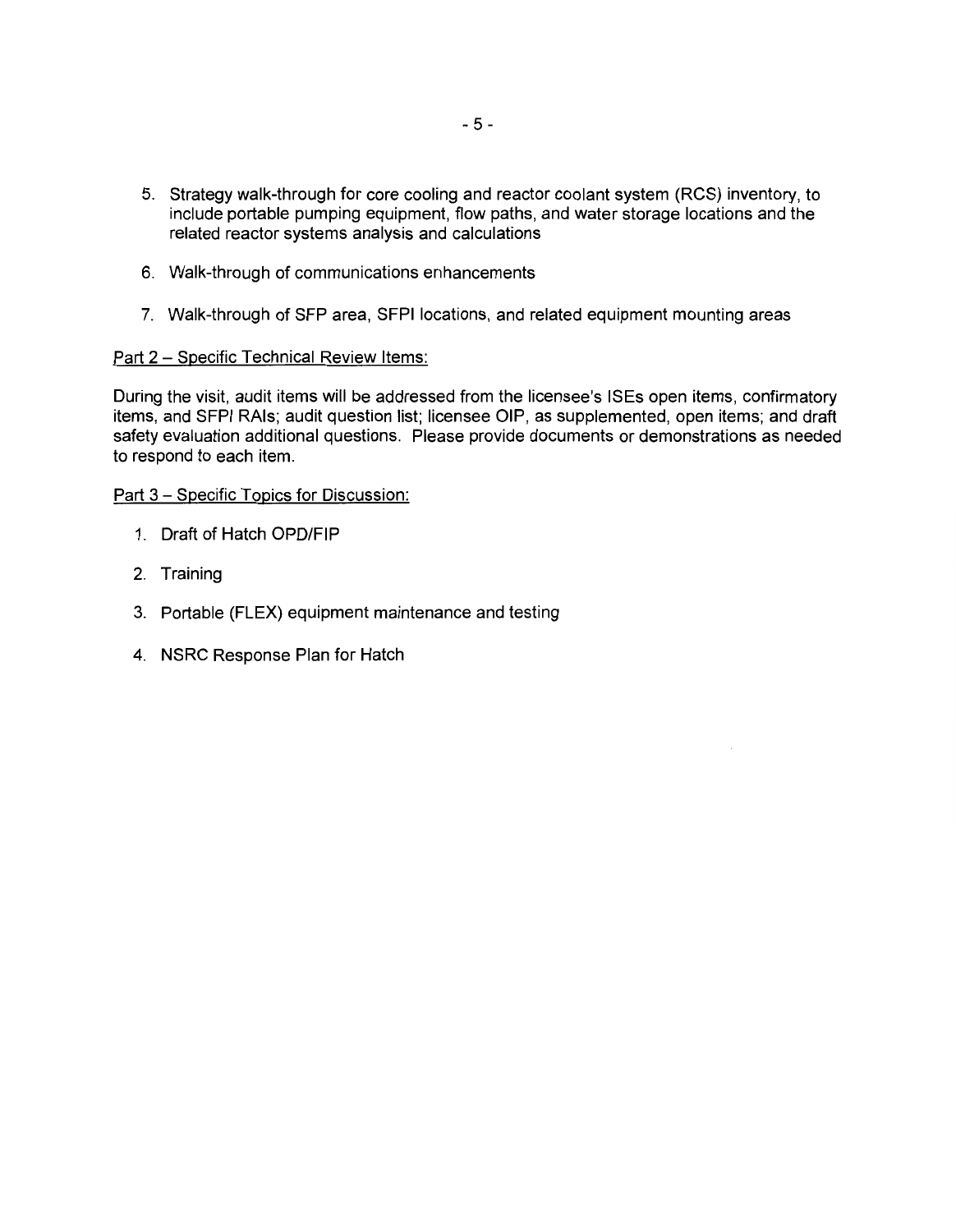#### **Proposed Schedule**

#### **Onsite Day 1, Monday, October 26, 2015**

- 0800 Check in at site; Badging; Dosimetry
- 1000 Entrance meeting
- 1030 Licensee presentation of strategies
- 1200 Lunch
- 1300 Licensee presentation of strategies (continued)
- 1430 NRC Audit Team Activities:
	- Technical area break-out discussions between NRC and licensee staff in the areas of reactor systems, electrical, balance-of-plant/structures, SFPI, and others
	- Review documents relating to open or confirmatory items, RAls, codes, analyses, etc.
	- NRC Mitigating Strategies/SFPI walk-throughs with licensee
- 1600 NRC Audit Team meeting
- 1630 Team lead daily debrief/next day planning with licensee

#### **Onsite Day 2, Tuesday, October 27, 2015**

- 0800 Continue NRC Audit Team Activities
- 1200 Lunch
- 1300 Continue NRC Audit Team Activities
- 1600 NRC Audit Team meeting
- 1630 Team lead daily debrief/next day planning with licensee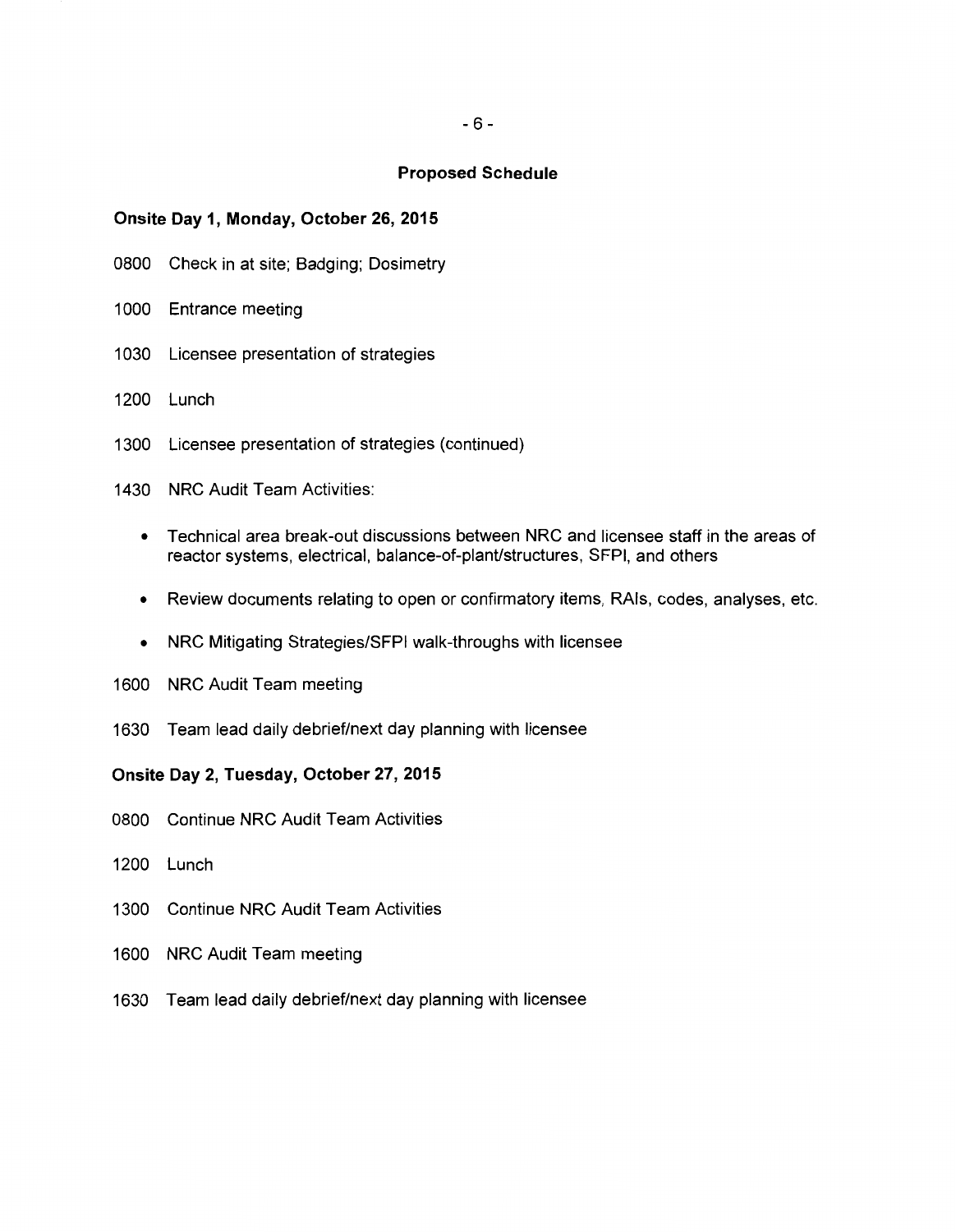## **Onsite Day 3, Wednesday, October 28, 2015**

- 0800 Continue NRC Audit Team Activities
- 1200 Lunch
- 1300 Continue NRC Audit Team Activities
- 1600 NRC Audit Team meeting
- 1630 Team lead daily debrief/next day planning with licensee

## **Onsite Day 4, Thursday, October 29, 2015**

- 0800 Continue NRC Audit Team Activities
- 1200 Lunch
- 1300 Continue NRC Audit Team Activities
- 1600 NRC Audit Team meeting
- 1630 Team lead daily debrief/next day planning with licensee

### **Onsite Day 5, Friday, October** 30, **2015**

- 0830 NRC Audit Team meeting
- 0900 NRG/Licensee pre-exit meeting
- 1030 NRG/Licensee exit meeting
- 1100 Audit closeout/departure